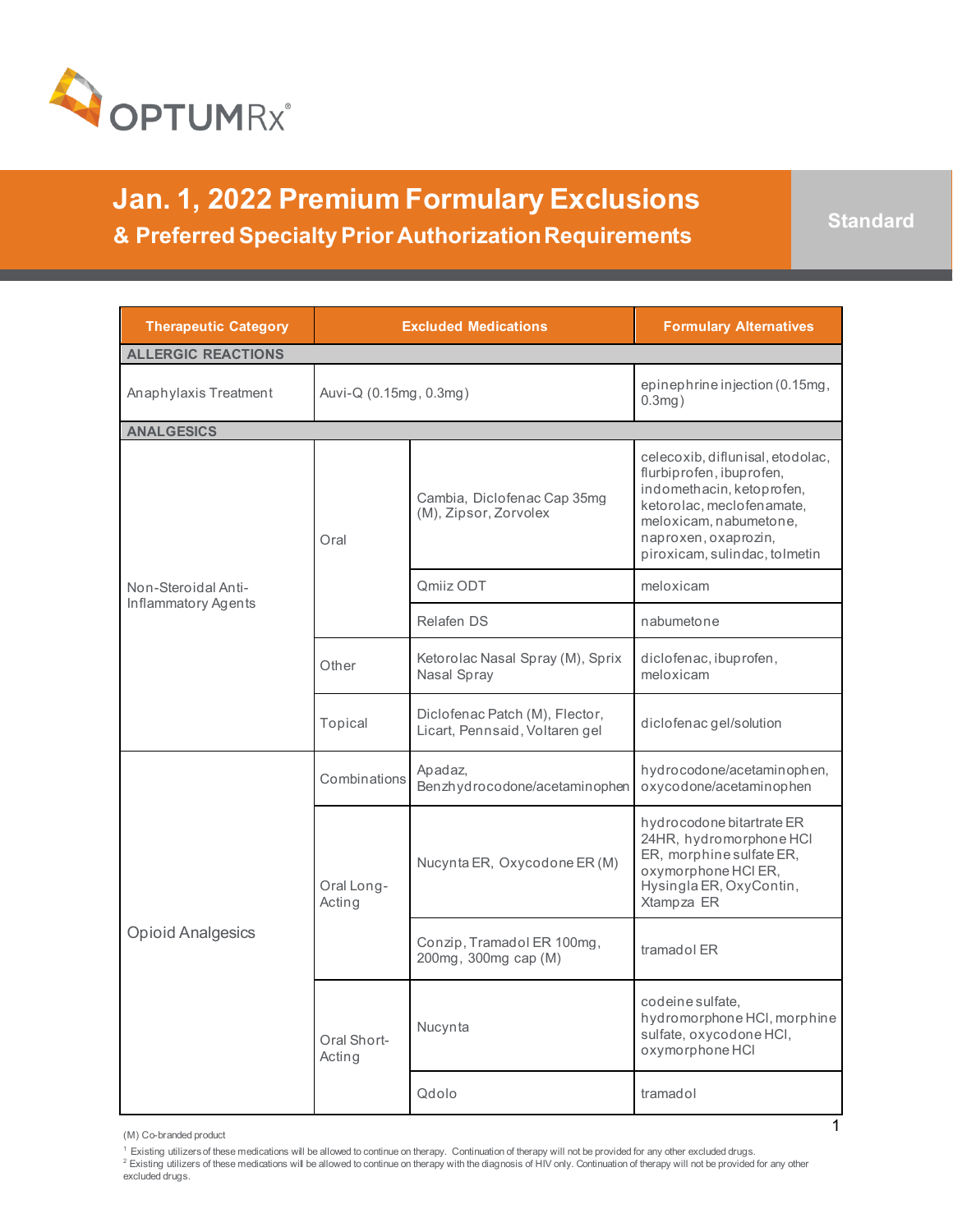| <b>Therapeutic Category</b>                  |                                                         | <b>Excluded Medications</b>                                        | <b>Formulary Alternatives</b>                                                                                                     |
|----------------------------------------------|---------------------------------------------------------|--------------------------------------------------------------------|-----------------------------------------------------------------------------------------------------------------------------------|
| <b>ANALGESICS</b>                            |                                                         |                                                                    |                                                                                                                                   |
| Opioid Analgesics                            | Transmucosal<br>Fentanyl<br>Analgesics                  | Fentora, Fentanyl Citrate Buccal<br>Tab $(M)$ ,<br>Lazanda, Subsys | fentanyl citrate lozenge                                                                                                          |
| <b>Skeletal Muscle Relaxants</b>             |                                                         | Norgesic Forte, Orphengesic Forte (M)                              | orphenadrine tab, aspirin                                                                                                         |
|                                              | Ozobax                                                  |                                                                    | baclofen                                                                                                                          |
| <b>ANTIBACTERIALS</b>                        |                                                         |                                                                    |                                                                                                                                   |
| Oral Antibiotics                             | DR 80mg, Minolira                                       | Doryx 80mg, Doryx MPC, Doxycycline Hyclate                         | doxycycline, minocycline                                                                                                          |
| Vaginal Antiinfectives                       |                                                         | Cleocin vaginal suppositories, Nuvessa gel                         | clindamycin vaginal cream,<br>metronidazole vaginal gel                                                                           |
| <b>ANTICONVULSANTS</b>                       |                                                         |                                                                    |                                                                                                                                   |
| Seizure Disorders                            | Lamictal ODT Kit                                        |                                                                    | lamotrigine ODT                                                                                                                   |
|                                              | Oxtellar $XR^1$                                         |                                                                    | oxcarbazepine IR                                                                                                                  |
| <b>ANTIDEPRESSANTS</b>                       |                                                         |                                                                    |                                                                                                                                   |
| Antidepressants                              | Bupropion XL (M) <sup>1</sup> , Forfivo XL <sup>1</sup> |                                                                    | bupropion XL                                                                                                                      |
| <b>ANTIFUNGALS, ORAL</b>                     |                                                         |                                                                    |                                                                                                                                   |
| Oral Antifungals                             | Tolsura                                                 |                                                                    | itraconazole cap                                                                                                                  |
| <b>ANTIHEMOPHILIACS</b>                      |                                                         |                                                                    |                                                                                                                                   |
| Hemophilia A                                 | Esperoct <sup>1</sup>                                   |                                                                    | Adynovate, Afstyla, Eloctate,<br>Jivi                                                                                             |
| <b>ANTIMIGRAINES</b>                         |                                                         |                                                                    |                                                                                                                                   |
| <b>CGRP</b> Antagonists                      | Ajovy                                                   |                                                                    | amitriptyline, atenolol,<br>divalproex sodium, nadolol,<br>propranolol, timolol,<br>topiramate, venlafaxine,<br>Aimovig, Emgality |
|                                              | Reyvow                                                  |                                                                    | Nurtec ODT, Ubrelvy                                                                                                               |
| Serotonin Receptor Agonists                  |                                                         | Onzetra Xsail, Tosymra, Zembrace Symtouch                          | rizatriptan ODT, sumatriptan<br>injection, sumatriptan nasal<br>spray, zolmitriptan ODT                                           |
| <b>ANTIPARKINSON AGENTS</b>                  |                                                         |                                                                    |                                                                                                                                   |
| Parkinson's Disease                          | Gocovri, Osmolex ER                                     |                                                                    | amantadine                                                                                                                        |
| <b>ANTIPSYCHOTICS</b>                        |                                                         |                                                                    |                                                                                                                                   |
| Atypical/Second Generation<br>Antipsychotics | Secuado <sup>1</sup>                                    |                                                                    | aripiprazole, asenipine,<br>olanzapine, quetiapine,<br>quetiapine ER, paliperidone<br>ER, risperidone, ziprasidone                |

<sup>(</sup>M) Co-branded product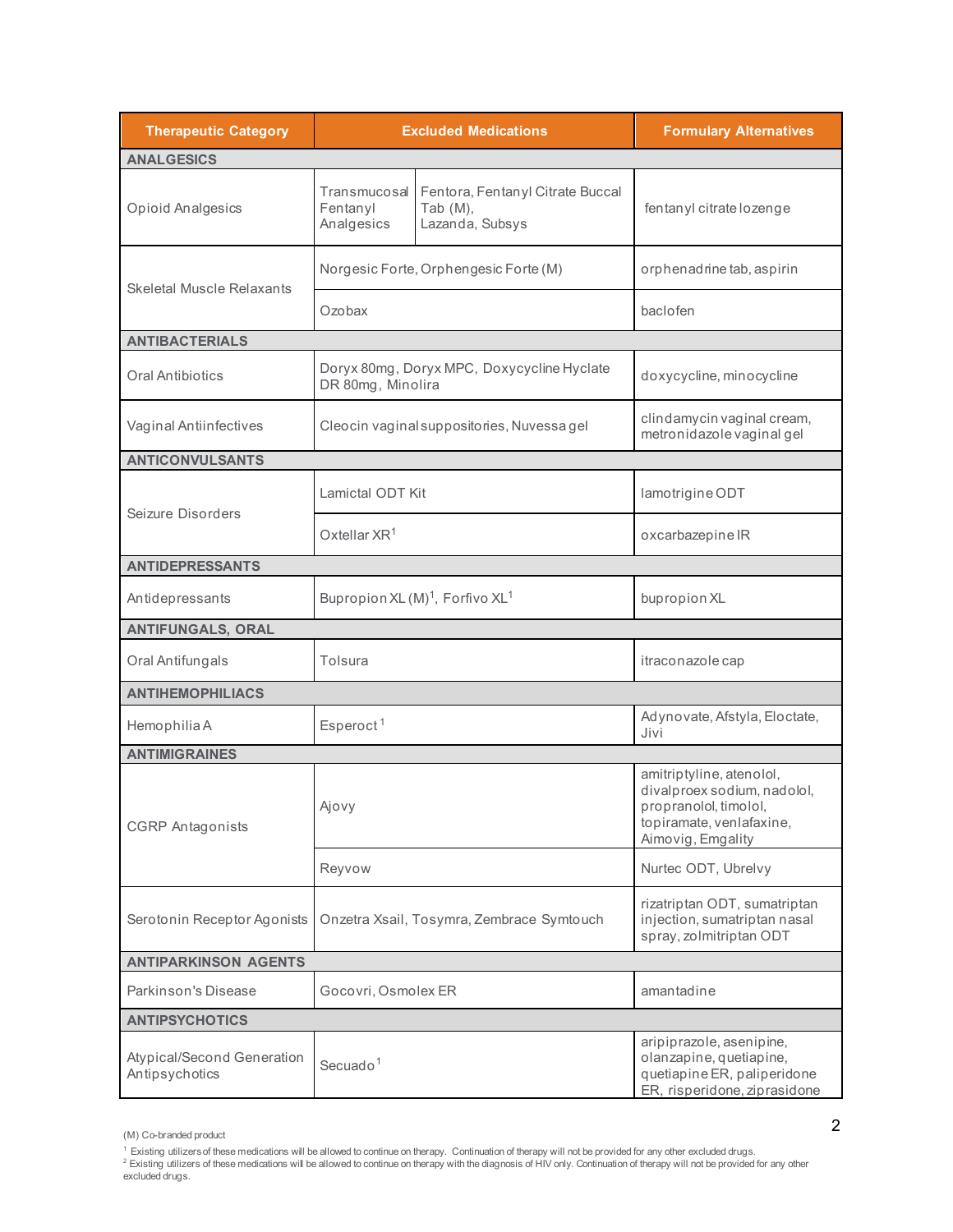| <b>Therapeutic Category</b>                           | <b>Excluded Medications</b>                                                                        | <b>Formulary Alternatives</b>                                          |
|-------------------------------------------------------|----------------------------------------------------------------------------------------------------|------------------------------------------------------------------------|
| <b>ANTIVIRALS</b>                                     |                                                                                                    |                                                                        |
| Hepatitis-C drugs                                     | Ledipasvir-Sofosbuvir (M),<br>Sofosbuvir-Velpatasvir (M)                                           | Epclusa, Harvoni, Mavyret,<br>Vosevi                                   |
| <b>HIV Drugs</b>                                      | Cabenuva <sup>1</sup> , Descovy <sup>2</sup> , Temixys <sup>1</sup> , Vocabria <sup>1</sup>        | Please talk to your doctor<br>about clinically appropriate<br>options. |
| <b>AUTONOMIC &amp; CENTRAL NERVOUS SYSTEM</b>         |                                                                                                    |                                                                        |
| Attention Deficit Disorder                            | Adhansia XR                                                                                        | dexmethylphenidate ER,<br>methylphenidate ER, Vyvanse                  |
|                                                       | amphetamine/dextroamphetamine ER cap                                                               | Adderall XR                                                            |
| Interferon Beta Medications<br>for Multiple Sclerosis | Extavia <sup>1</sup> , Plegridy <sup>1</sup> , Rebif <sup>1</sup> ,<br>Rebif Rebidose <sup>1</sup> | Avonex, Betaseron                                                      |
| <b>CARDIOVASCULAR</b>                                 |                                                                                                    |                                                                        |
| Cholesterol-Lowering Agents                           | Livalo, Zypitamag                                                                                  | atorvastatin, lovastatin,<br>pravastatin, rosuvastatin,<br>simvastatin |
|                                                       | Praluent                                                                                           | Repatha                                                                |
|                                                       | Conjupri, Katerzia                                                                                 | amlodipine                                                             |
| Hypertension                                          | Inderal XL, Innopran XL                                                                            | propranololER                                                          |
|                                                       | Kapspargo                                                                                          | metoprolol ER                                                          |
| Hypertension with<br>Osteoarthritis                   | Consensi                                                                                           | amlodipine, celecoxib                                                  |
| <b>CHEMOTHERAPY AGENTS</b>                            |                                                                                                    |                                                                        |
| Alkylating Agents                                     | Belrapzo, Bendamustine, Treanda                                                                    | <b>Bendeka</b>                                                         |
| Antiandrogens                                         | $E$ rleada <sup>1</sup>                                                                            | Nubeqa, Xtandi                                                         |
|                                                       | Yonsa <sup>1</sup>                                                                                 | Xtandi                                                                 |
| <b>Combination Agents</b>                             | Inqovi <sup>1</sup>                                                                                | Please talk to your doctor<br>about clinically appropriate<br>options. |
| Cytolytic Antibodies                                  | Riabni <sup>1</sup> , Truxima                                                                      | Ruxience                                                               |
| <b>HER-2 Inhibitors</b>                               | Herzuma, Ogivri, Ontruzant                                                                         | Kanjinti, Phesgo, Trazimera                                            |
|                                                       | Gavreto <sup>1</sup>                                                                               | Retevmo                                                                |
| Kinase Inhibitors                                     | Tepmetko <sup>1</sup>                                                                              | Tabrecta                                                               |

<sup>(</sup>M) Co-branded product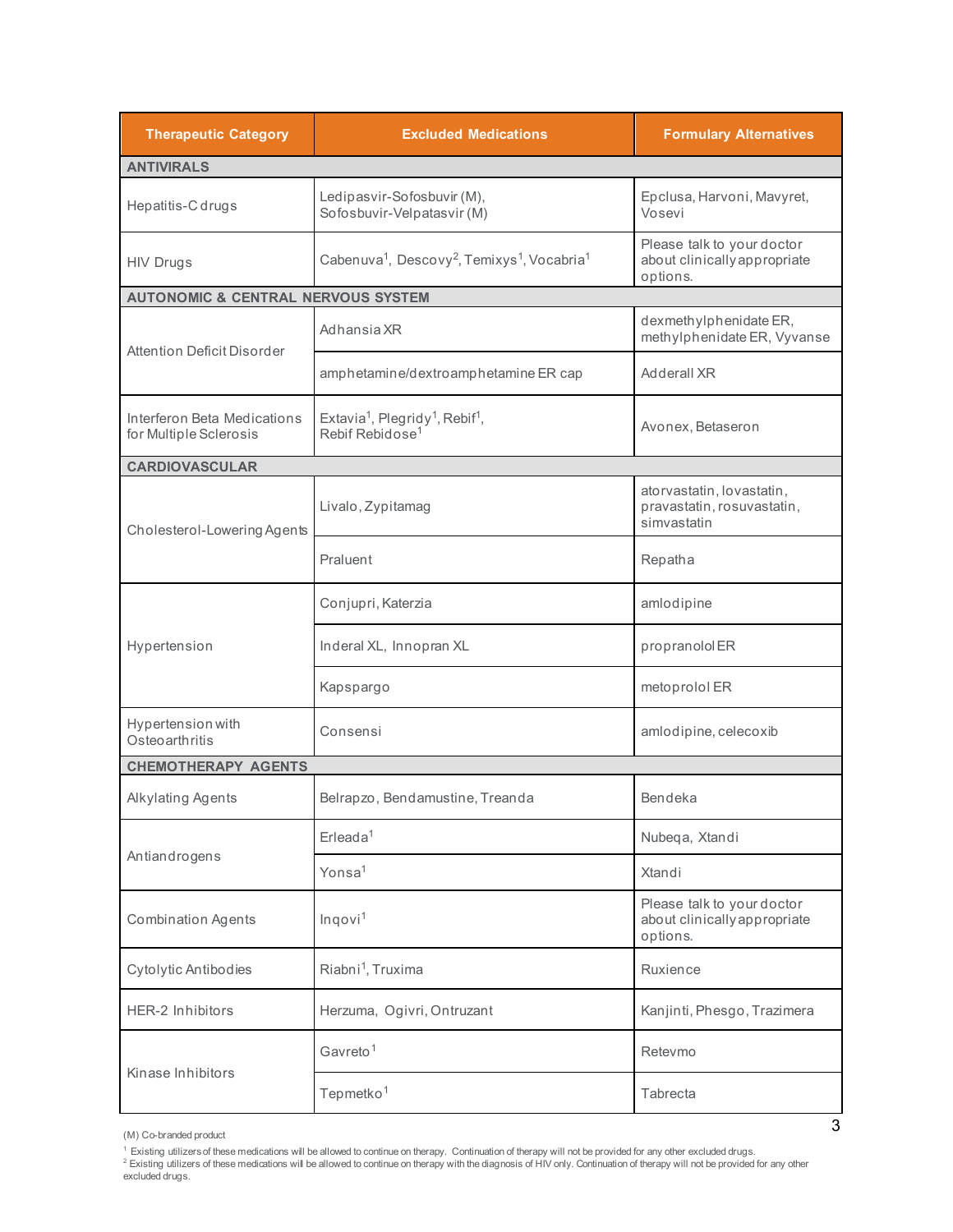| <b>Therapeutic Category</b>   | <b>Excluded Medications</b>                                                        | <b>Formulary Alternatives</b>                                                                                                                                                                                                  |  |
|-------------------------------|------------------------------------------------------------------------------------|--------------------------------------------------------------------------------------------------------------------------------------------------------------------------------------------------------------------------------|--|
| <b>CHEMOTHERAPY AGENTS</b>    |                                                                                    |                                                                                                                                                                                                                                |  |
| Methyltransferase Inhibitors  | Tazverik <sup>1</sup>                                                              | Please talk to your doctor                                                                                                                                                                                                     |  |
| Miscellaneous                 | Darzalex Faspro                                                                    | about clinically appropriate<br>options.                                                                                                                                                                                       |  |
| <b>CONTRACEPTIVES</b>         |                                                                                    |                                                                                                                                                                                                                                |  |
| Gel                           | Phexxi                                                                             | Please talk to your doctor<br>about clinically appropriate<br>options.                                                                                                                                                         |  |
|                               | Lo Loestrin                                                                        | junel FE, Iarin FE, microgestin<br>FE, tarina FE                                                                                                                                                                               |  |
| Oral                          | Slynd                                                                              | camila, incassia, nora-be,<br>norethindrone, norlyda,<br>norlyroc                                                                                                                                                              |  |
| Patch                         | Twirla                                                                             | levonorgestrel/ethinylestradiol<br>combined generic oral<br>contraceptive, xulane                                                                                                                                              |  |
| <b>CORTICOSTEROIDS</b>        |                                                                                    |                                                                                                                                                                                                                                |  |
|                               | Alkindi Sprinkle                                                                   | hydrocortisone                                                                                                                                                                                                                 |  |
| Oral Steroids                 | Hemady                                                                             | dexamethasone                                                                                                                                                                                                                  |  |
|                               | Rayos                                                                              | prednisone                                                                                                                                                                                                                     |  |
| <b>DERMATOLOGICAL AGENTS</b>  |                                                                                    |                                                                                                                                                                                                                                |  |
|                               | Avita, Differin lotion                                                             | adapalene, tretinoin cream/gel,<br>Retin-A micro gel 0.06% and<br>0.08%                                                                                                                                                        |  |
| <b>Topical Acne Treatment</b> | Aklief, Clindagel, Clindamycin phosphate 1%<br>gel(M), Dapsone 7.5% (M), Veltin    | adapalene, adapalene/benzoyl<br>peroxide, clindamycin<br>gel/lotion/solution,<br>clindamycin/benzoyl peroxide,<br>dapsone, erythromycin/benzoyl<br>peroxide, tretinoin cream,<br>Aczone 7.5%, Amzeeq, Epiduo<br>Forte, Onexton |  |
|                               | Arazlo, Fabior, Tazorac cream 0.05%, gel 0.1%,<br>$0.05\%$ .<br>Tazarotene foam 1% | tazarotene cream                                                                                                                                                                                                               |  |
|                               | Winlevi                                                                            | adapalene, clindamycin,<br>dapsone, tazarotene cream,<br>tretinoin cream                                                                                                                                                       |  |
| <b>Topical Anesthetics</b>    | <b>ZTlido</b>                                                                      | lidocaine patch                                                                                                                                                                                                                |  |
| <b>Topical Antifungals</b>    | Jublia                                                                             | ciclopirox, tavaborole,<br>terbinafine, Kerydin                                                                                                                                                                                |  |

<sup>(</sup>M) Co-branded product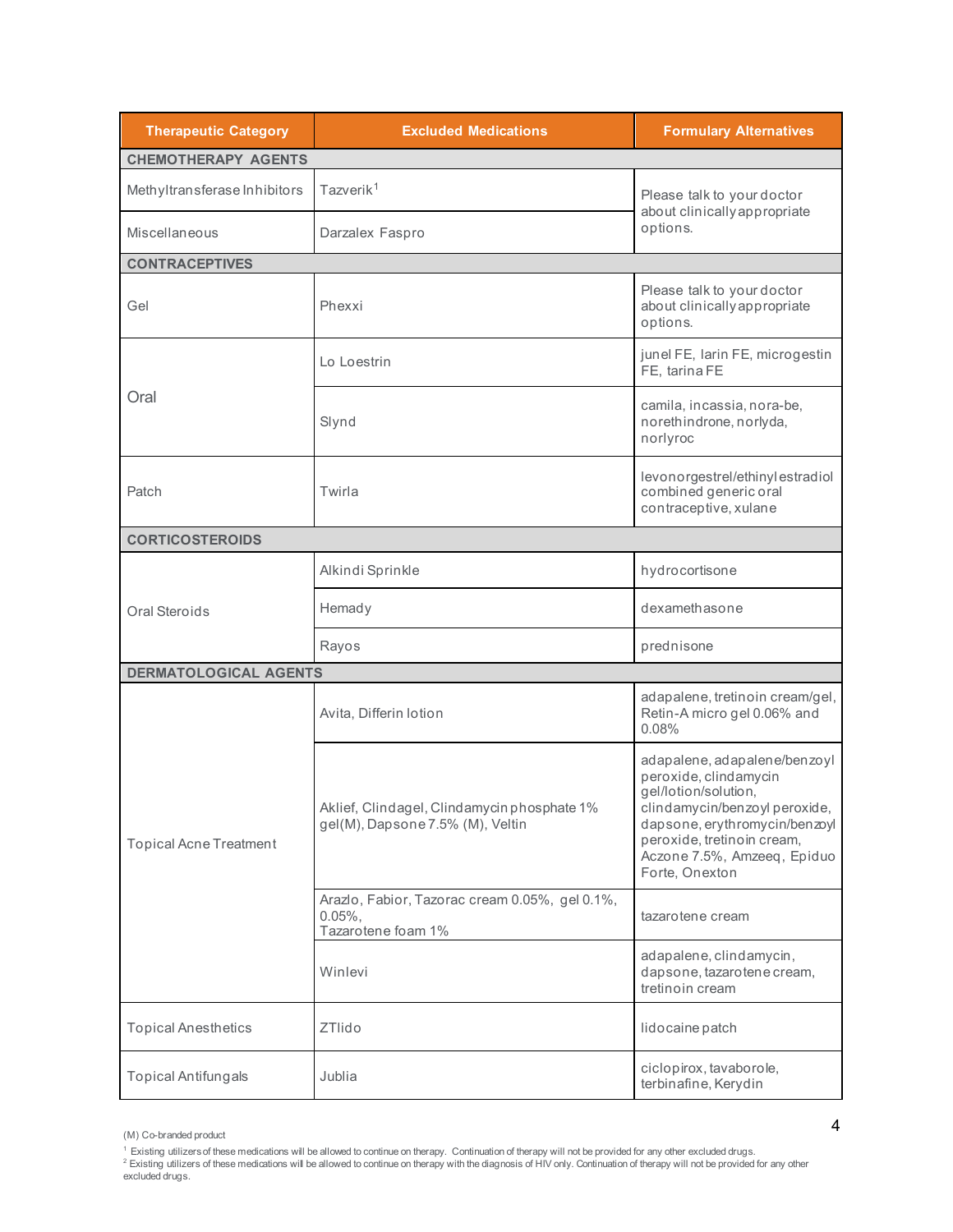| <b>Therapeutic Category</b>                                              | <b>Excluded Medications</b>                                                                                                                | <b>Formulary Alternatives</b>                                                                  |
|--------------------------------------------------------------------------|--------------------------------------------------------------------------------------------------------------------------------------------|------------------------------------------------------------------------------------------------|
| <b>DERMATOLOGICAL AGENTS</b>                                             |                                                                                                                                            |                                                                                                |
| <b>Topical Antiinfectives</b>                                            | Noritate cream                                                                                                                             | azelaic acid gel, ivermectin 1%,<br>metronidazole cream/gel/lotion,<br>Finacea foam, Soolantra |
|                                                                          | <b>ALA Scalp lotion</b>                                                                                                                    | hydrocortisone                                                                                 |
|                                                                          | Apexicon Ecream                                                                                                                            | fluocinonide, betamethasone                                                                    |
|                                                                          | Capex shampoo                                                                                                                              | flucinolone acetonide scalp oil,<br>Derma-Smoothe/FS                                           |
|                                                                          | Cordran tape                                                                                                                               | flurandrenolide                                                                                |
|                                                                          | Halobetasol foam(M), Lexette                                                                                                               | betamethasone, clobetasol,<br>halobetasol cream/ointment                                       |
| <b>Topical Corticosteroids</b>                                           | Halog ointment                                                                                                                             | betamethasone, mometasone,<br>triamcinolone                                                    |
|                                                                          | Impeklo lotion                                                                                                                             | augmented betamethasone<br>dipropionate, clobetasol                                            |
|                                                                          | Impoyzcream                                                                                                                                | clobetasol                                                                                     |
|                                                                          | Pandel cream                                                                                                                               | flurandrenolide, hydrocortisone<br>valerate, triamcinolone<br>acetonide                        |
|                                                                          | Psorcon cream, Verdeso foam                                                                                                                | betamethasone, fluocinolone                                                                    |
|                                                                          | Trianex oint 0.05%                                                                                                                         | hydrocortisone valerate,<br>triamcinolone acetonide                                            |
|                                                                          | Ultravate lotion                                                                                                                           | clobetasol proprionate,<br>fluocinonide, halobetasol<br>proprionate                            |
| Topical Immune Response<br>Modifier                                      | Imiquimod cream pump 3.75% (M), Zyclara Pump                                                                                               | imiquimod                                                                                      |
|                                                                          | Calcipotriene foam 0.005% (M), Sorilux                                                                                                     | calcipotriene                                                                                  |
| Topical Plaque Psoriasis                                                 | Duobrii lotion                                                                                                                             | clobetasol, fluocinonide,<br>halobetasol, tazorotene,<br>Enstilar                              |
|                                                                          | Wynzora                                                                                                                                    | calcipotriene,<br>calcipotriene/betamethasone,<br>Enstilar, Taclonex suspension                |
| <b>DIABETES</b>                                                          |                                                                                                                                            |                                                                                                |
| <b>Blood Glucose Meters, Test</b><br><b>Strips and Control Solutions</b> | Examples: Abbott (FreeStyle, Precision),<br>Arkray (Glucocard), Lifescan (Onetouch), Trividia,<br>(TRUEtest, TRUEtrack), Roche (Accu-Chek) | Ascencia (Contour, Contour<br>Next)                                                            |

<sup>(</sup>M) Co-branded product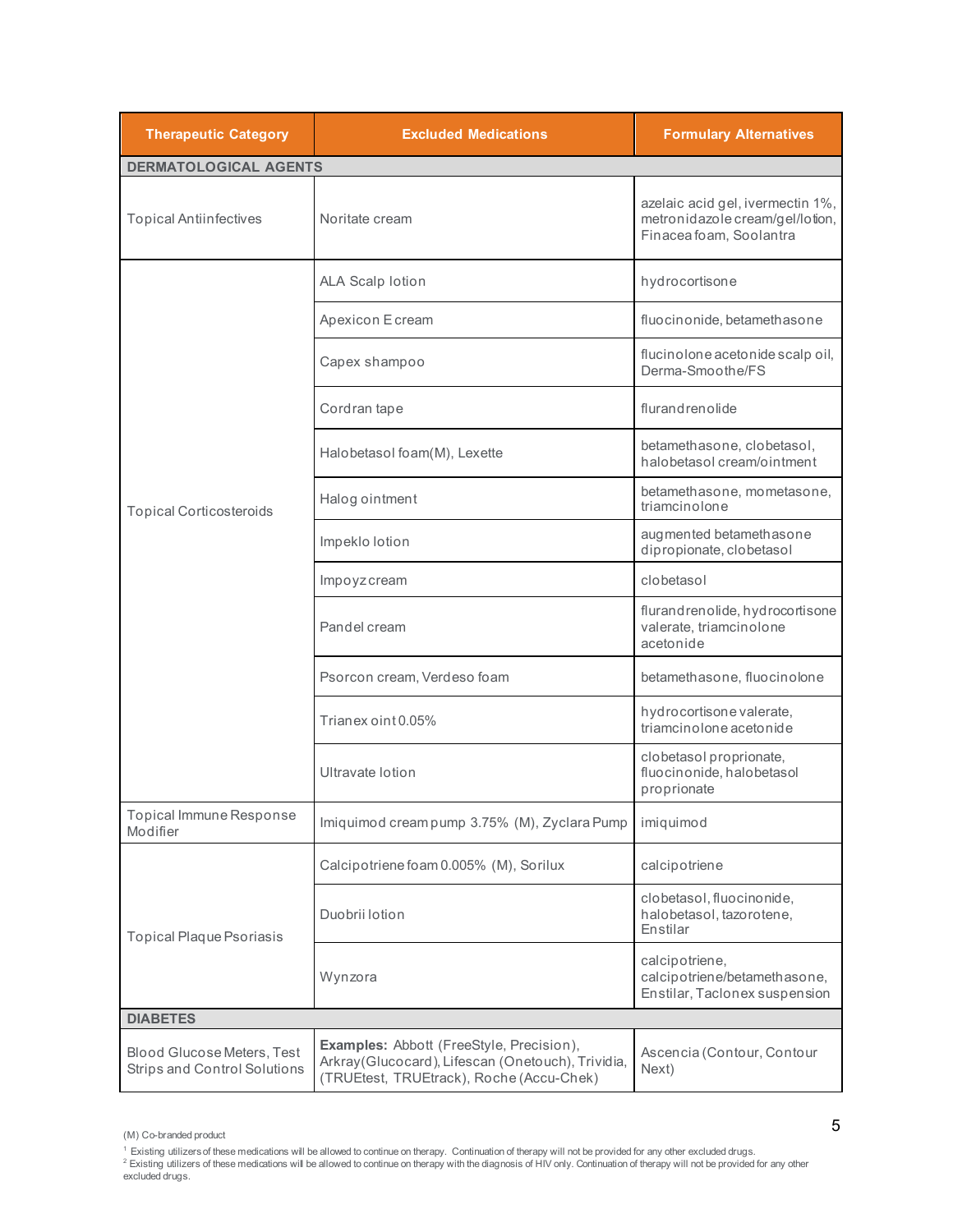| <b>Therapeutic Category</b>                                                     | <b>Excluded Medications</b>                                                                                                       | <b>Formulary Alternatives</b>                                                 |
|---------------------------------------------------------------------------------|-----------------------------------------------------------------------------------------------------------------------------------|-------------------------------------------------------------------------------|
| <b>DIABETES</b>                                                                 |                                                                                                                                   |                                                                               |
| Continuous Glucose<br>Monitoring (CGM)                                          | Freestyle Libre                                                                                                                   | Dexcom                                                                        |
| <b>Blood Sugar Regulators</b><br>Miscellaneous                                  | metformin HCI 24hr ER osmotic release,<br>metformin HCI 24hr ER modified release                                                  | metformin ER                                                                  |
| Dipeptidyl Peptidase-4<br>(DPP4) Inhibitors &<br>Combinations                   | Alogliptin(M), Alogliptin with metformin(M),<br>Alogliptin with pioglitazone(M), Kazano,<br>Kombiglyze XR, Nesina, Onglyza, Oseni | Janumet, Janumet XR,<br>Januvia, Jentadueto,<br>Jentadueto XR, Tradjenta      |
| Basal insulins                                                                  | Basaglar, Levemir, Semglee, Tresiba                                                                                               | Lantus, Toujeo                                                                |
| Glucagon-Like Peptide-<br>1(GLP1) Agonists                                      | Adlyxin                                                                                                                           | Bydureon, Bydureon BCise,<br>Byetta, Ozempic, Rybelsus,<br>Trulicity, Victoza |
| Insulins                                                                        | Novolin, Novolin Relion                                                                                                           | Humulin                                                                       |
| Rapid-acting Insulins                                                           | Admelog, Apidra, Fiasp, Insulin Aspart (M),<br>Insulin Lispro (M), Novolog, Novolog Relion                                        | Humalog, Lyumjev                                                              |
| Sodium-glucose Co-<br>transporter (SGLT2)<br>Inhibitors - Single Agent          | Invokana, Steglatro                                                                                                               | Farxiga, Jardiance                                                            |
| Sodium-glucose Co-<br>transporter (SGLT2)<br>inhibitors - Combination<br>Agents | Invokamet, Invokamet XR, Segluromet                                                                                               | Synjardy, Synjardy XR, Xigduo<br>XR.                                          |
| SGLT2 and DPP4<br>Combinations                                                  | QTERN, Steglujan                                                                                                                  | Glyxambi, Trijardy XR                                                         |
| <b>ENDOCRINE (OTHER)</b>                                                        |                                                                                                                                   |                                                                               |
| <b>Cortisol Synthesis Inhibitors</b>                                            | Isturisa                                                                                                                          | ketoconazole tabs, Korlym                                                     |
| Growth Hormones                                                                 | Genotropin, Humatrope, Omnitrope, Saizen,<br>Zomacton                                                                             | Norditropin, Nutropin                                                         |
|                                                                                 | Gonal-F, Gonal-F RFF                                                                                                              | Follistim AQ                                                                  |
| Infertility                                                                     | Cetrotide                                                                                                                         | ganirelix (made by Organon)                                                   |
|                                                                                 | Mycapssa                                                                                                                          | octreotide injection                                                          |
| Somatostatin Analog                                                             | Signifor (SQ)                                                                                                                     | Signifor LAR                                                                  |
| Testosterone Replacement                                                        | Aveed, Jatenzo, Natesto, Testopel                                                                                                 | testosterone, Androderm,<br>Xyosted                                           |
| <b>ENZYME DISORDERS</b>                                                         |                                                                                                                                   |                                                                               |
| Duchenne Muscular<br>dystrophy (DMD)                                            | Amondys 45, Exondys 51, Vyondys 53                                                                                                | dexamethasone,<br>methylprednisolone,<br>prednisone                           |

<sup>(</sup>M) Co-branded product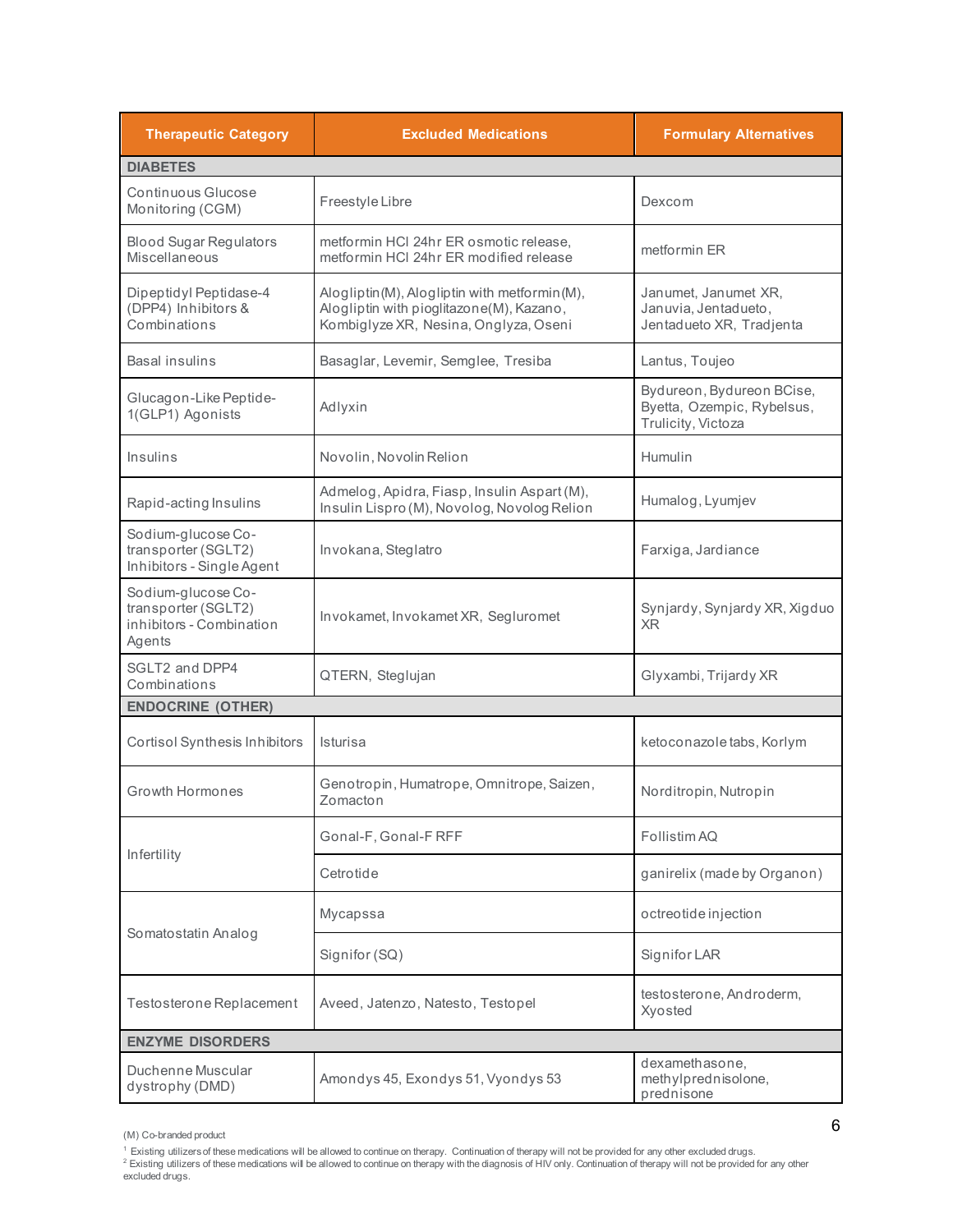| <b>Therapeutic Category</b>                                                                         | <b>Excluded Medications</b>                                                           | <b>Formulary Alternatives</b>                                                                                               |
|-----------------------------------------------------------------------------------------------------|---------------------------------------------------------------------------------------|-----------------------------------------------------------------------------------------------------------------------------|
| <b>GASTROINTESTINAL</b>                                                                             |                                                                                       |                                                                                                                             |
| Anti-Diarrheal Agents                                                                               | Motofen                                                                               | diphenoxylate/atropine,<br>loperamide                                                                                       |
| Antiemetics                                                                                         | Sancuso patch                                                                         | granisetron solution/tablet,<br>ondansetron ODT                                                                             |
| Anti-Inflammatory,<br>Anti-Ulcer Agents                                                             | <b>Duexis</b>                                                                         | famotidine, ibuprofen                                                                                                       |
| Irritable Bowel Syndrome<br>with Constipation/Chronic<br>Idiopathic Constipation (IBS-<br>$C/CIC$ ) | Amitiza, Lubiprostone (M), Trulance                                                   | Linzess                                                                                                                     |
| Opioid-Induced Constipation<br>(OIC)                                                                | Amitiza, Lubiprostone (M), Movantik, Relistor                                         | Symproic                                                                                                                    |
|                                                                                                     | Dipentum                                                                              | balsalazide, mesalamine DR<br>cap 400mg, Apriso, Lialda                                                                     |
| Inflammatory Bowel Disease                                                                          | mesalamine cap 0.375mg                                                                | Apriso                                                                                                                      |
|                                                                                                     | mesalamine tab 1.2gm                                                                  | Lialda                                                                                                                      |
|                                                                                                     | Ortikos                                                                               | budesonide ER                                                                                                               |
| Laxatives                                                                                           | Osmoprep, Plenvu                                                                      | gavilyte, peg 3350, Clenpiq,<br>Suprep                                                                                      |
| Pancreatic Enzymes                                                                                  | Pancreaze, Pertzye, Viokace                                                           | Creon, Zenpep                                                                                                               |
| Proton Pump Inhibitors                                                                              | omeprazole with sodium bicarbonate (cap,<br>powder pak), Rabeprazole sprinkle cap (M) | esomeprazole magnesium<br>delayed release, lansoprazole,<br>omeprazole, pantoprazole,<br>Aciphex Sprinkle caps,<br>Dexilant |
| <b>HEMATOLOGICAL</b>                                                                                |                                                                                       |                                                                                                                             |
| Cyclin-dependent Kinase<br>Inhibitor                                                                | Cosela                                                                                | Nivestym, Zarzio                                                                                                            |
| Erythropoiesis-Stimulating<br>Agents                                                                | Epogen, Procrit                                                                       | Aranesp, Retacrit                                                                                                           |
| Immune Globulin,<br>Intravenous (IVIG)                                                              | Asceniv <sup>1</sup> , Panzyga <sup>1</sup>                                           | Gammagard, Gammaplex,<br>Gamunex-C, Privigen                                                                                |
| Immune Globulin,<br>Subcutaneous (SCIG)                                                             | Cutaquig <sup>1</sup>                                                                 | Cuvitru, Hizentra, Xembify                                                                                                  |
| Long-Acting Granulocyte-<br>Colony Stimulating Factor<br>$(G-CSFs)$                                 | Fulphila, Nyvepria, Udenyca                                                           | Neulasta, Ziextenzo                                                                                                         |
| Short-Acting Granulocyte-<br>Colony Stimulating Factor<br>$(G-CSFs)$                                | Granix, Neupogen                                                                      | Nivestym, Zarxio                                                                                                            |

<sup>(</sup>M) Co-branded product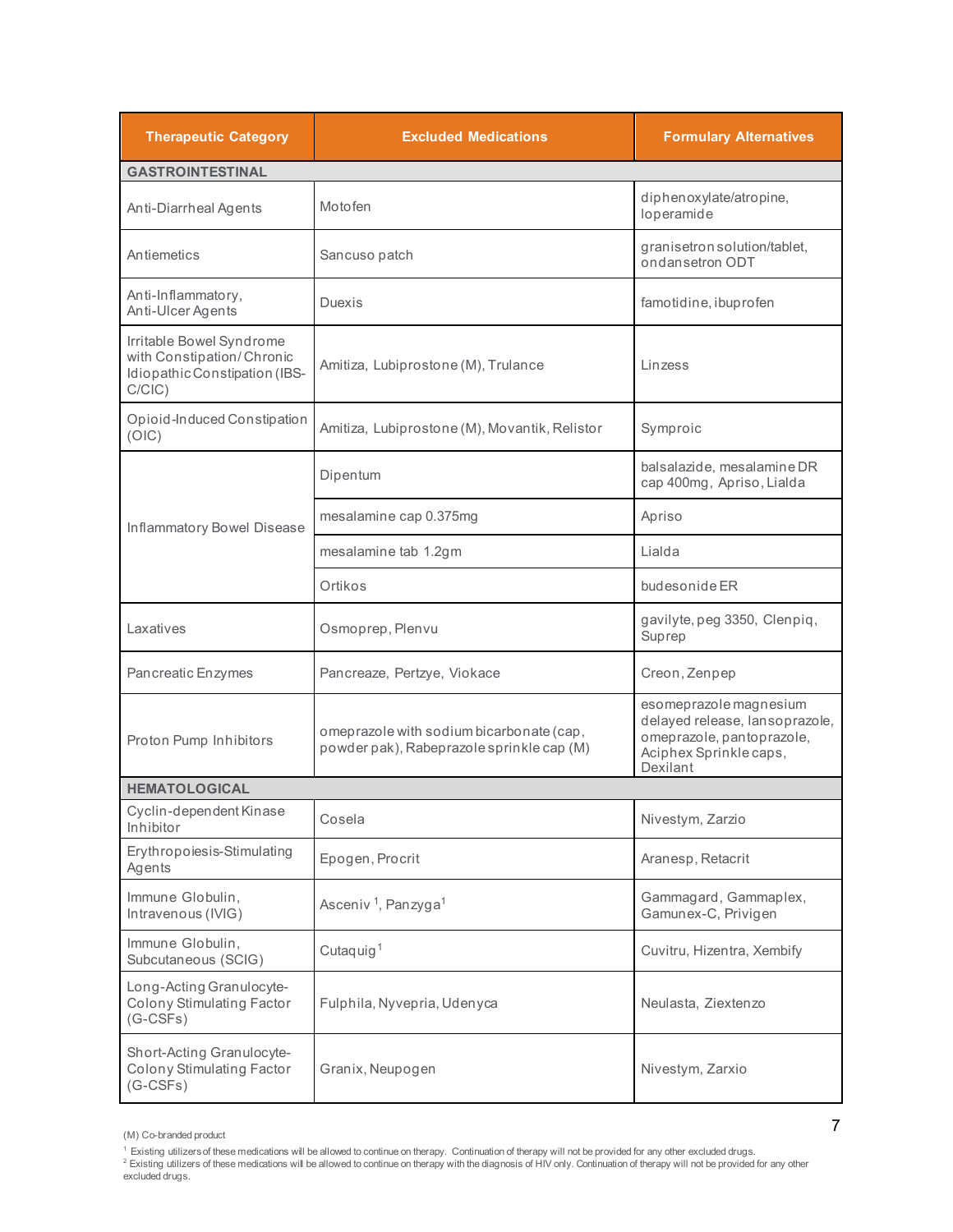| <b>Therapeutic Category</b>                | <b>Excluded Medications</b>                            | <b>Formulary Alternatives</b>                                                                                                                                               |  |
|--------------------------------------------|--------------------------------------------------------|-----------------------------------------------------------------------------------------------------------------------------------------------------------------------------|--|
| <b>IMMUNOMODULATORS</b>                    |                                                        |                                                                                                                                                                             |  |
| Calcineurin Inhibitor                      | Lupkynis                                               | Benlysta                                                                                                                                                                    |  |
| Folate Analog Metabolic<br>Inhibitor       | Otrexup, Reditrex                                      | methotrexate, Rasuvo                                                                                                                                                        |  |
| Interleukin-17 (IL-17)<br>Inhibitor        | Cosentyx <sup>1</sup>                                  | Taltz                                                                                                                                                                       |  |
| <b>JAK Inhibitor</b>                       | Olumiant <sup>1</sup>                                  | Rinvoq, Xeljanz, Xeljanz XR                                                                                                                                                 |  |
| TNF Inhibitor                              | Remicade, Renflexis                                    | Avsola, Inflectra                                                                                                                                                           |  |
| <b>IMMUNOTHERAPY</b>                       |                                                        |                                                                                                                                                                             |  |
| Oral                                       | Palforzia                                              | Please talk to your doctor<br>about clinically appropriate<br>options.                                                                                                      |  |
| <b>OPHTHALMIC</b>                          |                                                        |                                                                                                                                                                             |  |
| Antiglaucoma Drugs                         | Vyzulta, Zioptan                                       | latanoprostophthalmic<br>solution, travoprost ophthalmic<br>solution, Lumigan                                                                                               |  |
|                                            | Timoptic Ocudose 0.25%                                 | timolol ophthalmic solution                                                                                                                                                 |  |
| Antihistamines                             | Lastacaft, Zerviate                                    | azelastine ophthalmicsolution,<br>bepotastine ophthalmic<br>solution, olopatadine<br>ophthalmic solution                                                                    |  |
| Dry Eye Disease                            | Cequa                                                  | Restasis, Xiidra                                                                                                                                                            |  |
| Non-steroidal Anti-<br>Inflammatory Agents | Bromsite, Ilevro, Nevanac                              | bromfenac ophthalmic solution,<br>diclofenac ophthalmic solution,<br>flurbiprofen sodium ophthalmic<br>solution, ketorolac<br>tromethamine ophthalmic<br>solution, Prolensa |  |
| Wet Age-related Macular<br>Degeneration    | Beovu                                                  | ophthalmic bevacizumab<br>(compound), Eylea, Lucentis,<br>Macugen                                                                                                           |  |
| <b>OTHER</b>                               |                                                        |                                                                                                                                                                             |  |
| Antigout Agents                            | Colchicine capsule (M), Colcrys, Gloperba,<br>Mitigare | colchicine tablet                                                                                                                                                           |  |
| Antihistamines and<br>Combinations         | Clarinex-D                                             | desloratadine,<br>pseudoephedrine                                                                                                                                           |  |
| <b>Bile Acid Therapy</b>                   | Reltone, Ursodiol (M)                                  | ursodiol                                                                                                                                                                    |  |
| <b>Chelating Agents</b>                    | penicillamine cap                                      | penicillamine tab, Depen Titra                                                                                                                                              |  |

<sup>(</sup>M) Co-branded product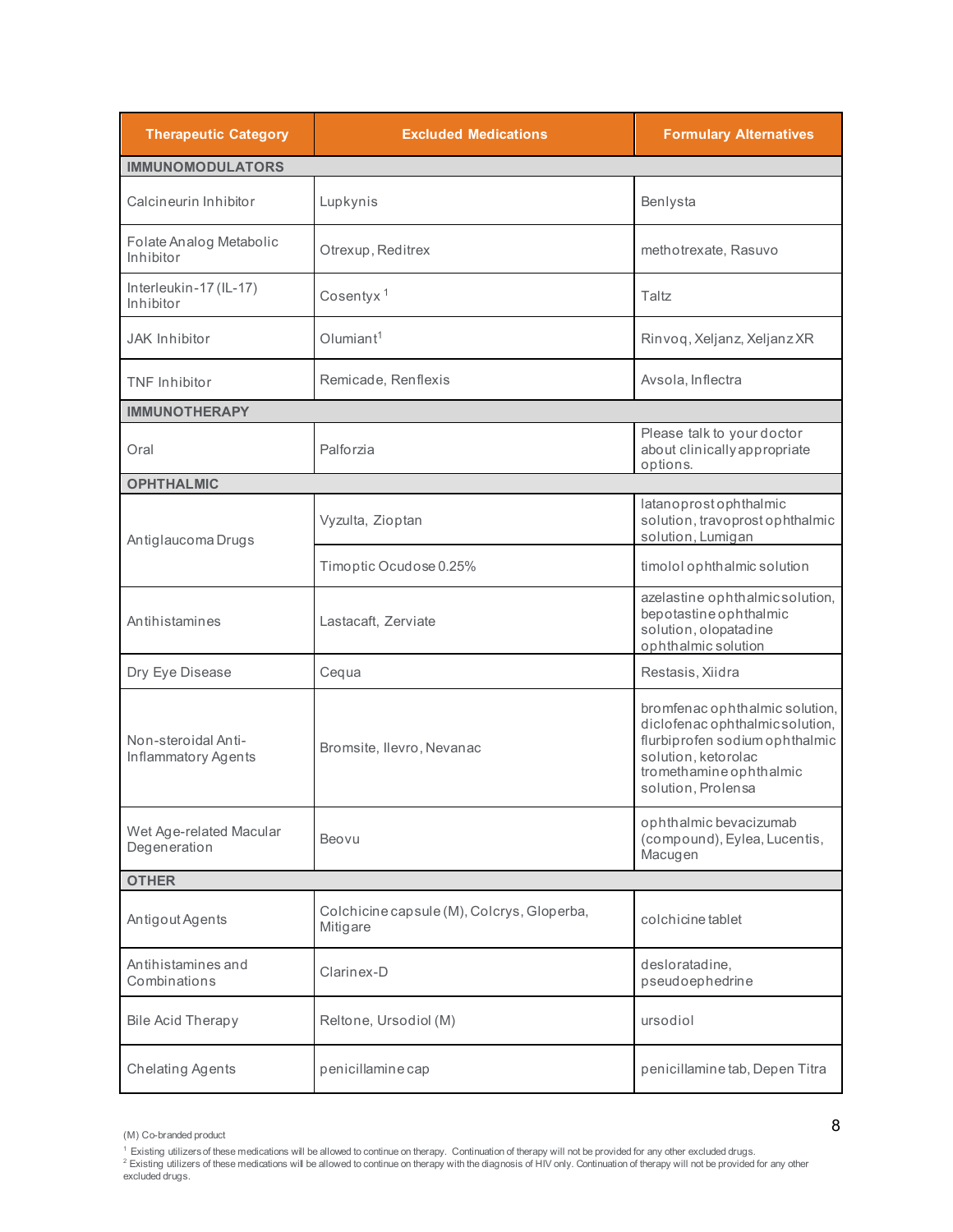| <b>Therapeutic Category</b>                                       | <b>Excluded Medications</b>                                                                                                 | <b>Formulary Alternatives</b>                                          |
|-------------------------------------------------------------------|-----------------------------------------------------------------------------------------------------------------------------|------------------------------------------------------------------------|
| <b>OTHER</b>                                                      |                                                                                                                             |                                                                        |
| <b>Coagulation Factors</b>                                        | Sevenfact                                                                                                                   | Novoseven                                                              |
| Diabetic Gastroparesis                                            | Gimoti                                                                                                                      | metoclopramide                                                         |
| Duchenne Muscular<br>Dystrophy (DMD)                              | Viltepso                                                                                                                    | dexamethasone.<br>methylprednisolone                                   |
| Lambert-Eaton Myasthenic<br>Syndrome (LEMS)                       | Firdapse                                                                                                                    | Ruzurgi                                                                |
| Long-Chain Fatty Acid<br><b>Oxidation Disorders (LC-</b><br>FAOD) | Dojolvi                                                                                                                     | Please talk to your doctor<br>about clinically appropriate<br>options. |
| <b>Multivitamins</b>                                              | Examples: Folic-K, Genicin Vita-S, Hylavite,<br>Lorid, Tronvite, Xvite                                                      | Any preferred multivitamin                                             |
| Neurogenic Detrusor<br>Overactivity (NDO)                         | Vesicare LS                                                                                                                 | oxybutynin                                                             |
|                                                                   | Contrave                                                                                                                    | phentermine, Qsymia,<br>Saxenda                                        |
| Obesity                                                           | Imcivree                                                                                                                    | Please talk to your doctor<br>about clinically appropriate<br>options. |
| <b>Opioid Reversal Agents</b>                                     | Lifems Naloxone                                                                                                             | naloxone, Narcan                                                       |
| Osteo arthritis/Hyaluronic<br>Acid Injections                     | Gel-One, Genvisc, Hyalgan, Hymovis, Monovisc,<br>Orthovisc, Supartz FX, Synvisc, Synvisc-One,<br>Triluron, Trivisc, Visco-3 | Durolane, Euflexxa, Gelsyn-3                                           |
| Osteoporosis                                                      | Forteo                                                                                                                      | Teriparatide, Tymlos                                                   |
| Platelet-Modifying Agent                                          | Aspirin/Omeprazole (M), Yosprala                                                                                            | aspirin, omeprazole                                                    |
| Prenatal Vitamins                                                 | Examples: Azesco, Pregenna, Prenate, Trinaz,<br>Vitafol FE, Vitathely, Zalvit                                               | Any preferred prenatal vitamin                                         |
| Sickle Cell Anemia                                                | Oxbryta                                                                                                                     | hydroxyurea                                                            |
| Sleep Disturbance Agents                                          | Hetlioz LQ                                                                                                                  | Please talk to your doctor<br>about clinically appropriate<br>options. |
| Thyroid Agents                                                    | Levothyroxine caps (M), Thyquidity,<br>Tirosint caps, solution                                                              | levothyroxine                                                          |

<sup>(</sup>M) Co-branded product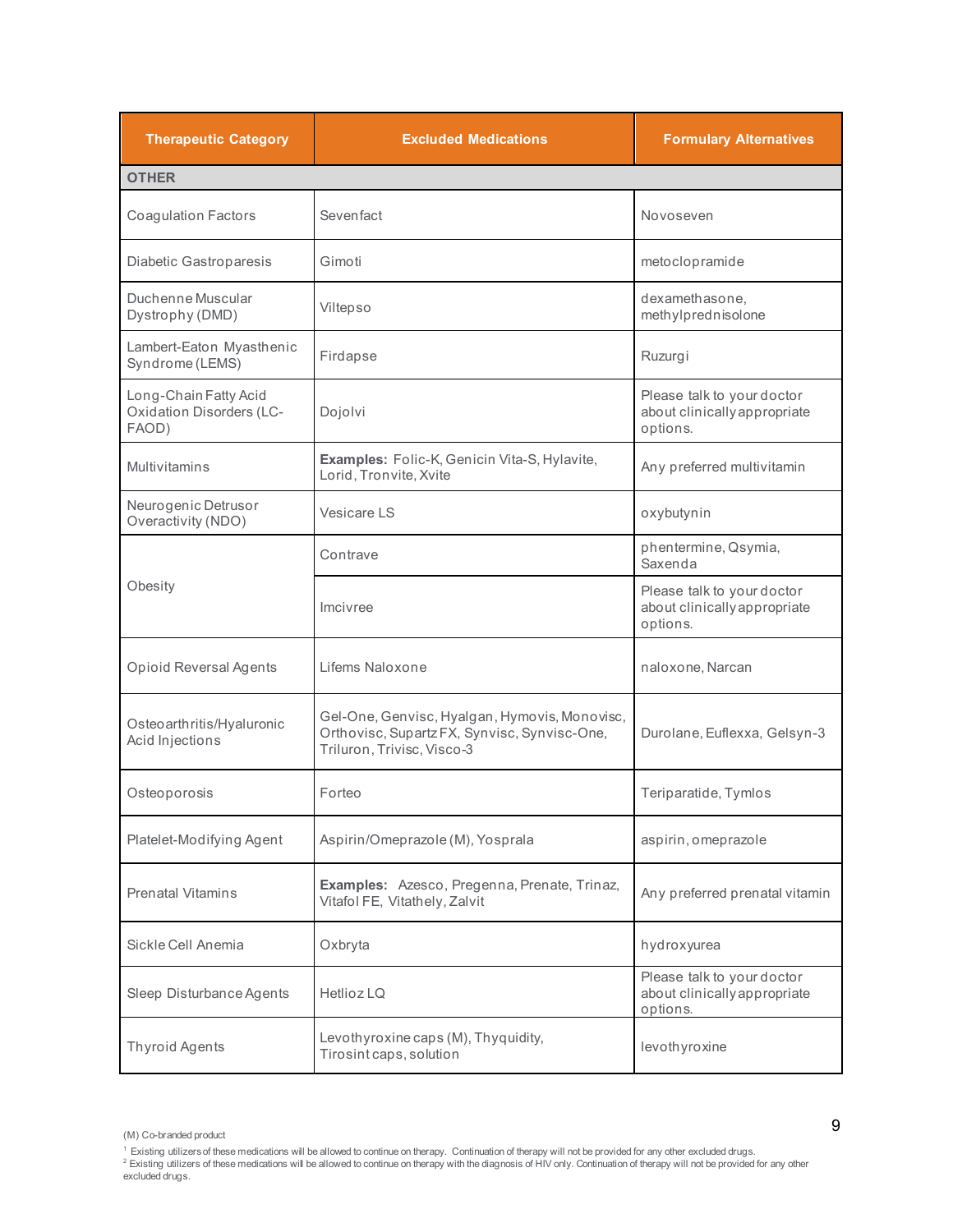| <b>Therapeutic Category</b>                                                                 | <b>Excluded Medications</b>                                                                                                                                                                         | <b>Formulary Alternatives</b>                                                                        |  |
|---------------------------------------------------------------------------------------------|-----------------------------------------------------------------------------------------------------------------------------------------------------------------------------------------------------|------------------------------------------------------------------------------------------------------|--|
| <b>RESPIRATORY</b>                                                                          |                                                                                                                                                                                                     |                                                                                                      |  |
| Allergy: Nasal Steroids                                                                     | Xhance                                                                                                                                                                                              | mometasone furoate,<br>Beconase AQ                                                                   |  |
| COPD: Inhaled<br>Anticholinergics                                                           | Incruse Ellipta, Tudorza                                                                                                                                                                            | Spiriva                                                                                              |  |
| COPD: Long-Acting Beta<br>Agonist/Long-Acting<br>Muscarinic Agonist<br>Combination inhalers | Bevespi, Duaklir                                                                                                                                                                                    | Anoro Ellipta, Stiolto Respimat                                                                      |  |
| Cystic Fibrosis                                                                             | Cayston, Kitabis Pak,<br>Tobramycin Neb 300mg/5ml (M)                                                                                                                                               | tobramycin nebulizer soln,<br><b>TOBI</b> podhaler                                                   |  |
| Pulmonary Anti-Inflammatory<br><b>Inhalers</b>                                              | Alvesco, Armonair Digihaler, Asmanex, Asmanex<br>HFA, QVAR Redihaler                                                                                                                                | Arnuity Ellipta, Flovent Diskus,<br>Flovent HFA, Pulmicort<br>Flexhaler                              |  |
| Pulmonary Anti-<br>Inflammatory, Long-Acting<br>Beta Agonist Combination<br><b>Inhalers</b> | Airduo Digihaler, AirDuo Respiclick,<br>Budesonide/Formoterol (M), Dulera                                                                                                                           | Advair Diskus, Advair HFA,<br>Breo Ellipta, Symbicort                                                |  |
|                                                                                             | fluticasone-salmeterol inhaler, wixela                                                                                                                                                              | Advair Diskus                                                                                        |  |
| Short-Acting Beta-2<br>Adrenergic Inhalers                                                  | Albuterol HFA (brand alternative for Ventolin HFA<br>made by Prasco) (M), Levalbuterol Inhaler (M),<br>Proair Digihaler, Proair HFA, Proair Respiclick,<br>Proventil HFA, Ventolin HFA, Xopenex HFA | Any generic albuterol HFA<br>inhaler (EXCEPTION: albuterol<br>HFA made by Prasco)                    |  |
| Sugar Alcohol Inhalation<br>Therapy                                                         | <b>Bronchitol</b>                                                                                                                                                                                   | hypertonic saline, Pulmozyme                                                                         |  |
| <b>UROLOGICAL</b>                                                                           |                                                                                                                                                                                                     |                                                                                                      |  |
| Erectile Dysfunction Oral<br>Agents                                                         | Stendra                                                                                                                                                                                             | sildenafil                                                                                           |  |
| <b>Interstitial Cystitis</b>                                                                | Elmiron                                                                                                                                                                                             | amitriptyline, hydroxyzine                                                                           |  |
| Overactive Bladder (OAB)                                                                    | Gemtesa                                                                                                                                                                                             | darifenacin ER, oxybutynin<br>ER/IR, solifenacin, tolterodine<br>ER/IR, trospium ER/IR,<br>Myrbetriq |  |

<sup>(</sup>M) Co-branded product

<sup>&</sup>lt;sup>1</sup> Existing utilizersof these medications wil be allowed to continue on therapy. Continuation of therapy will not be provided for any other excluded drugs.<br><sup>2</sup> Existing utilizers of these medications will be allowed to c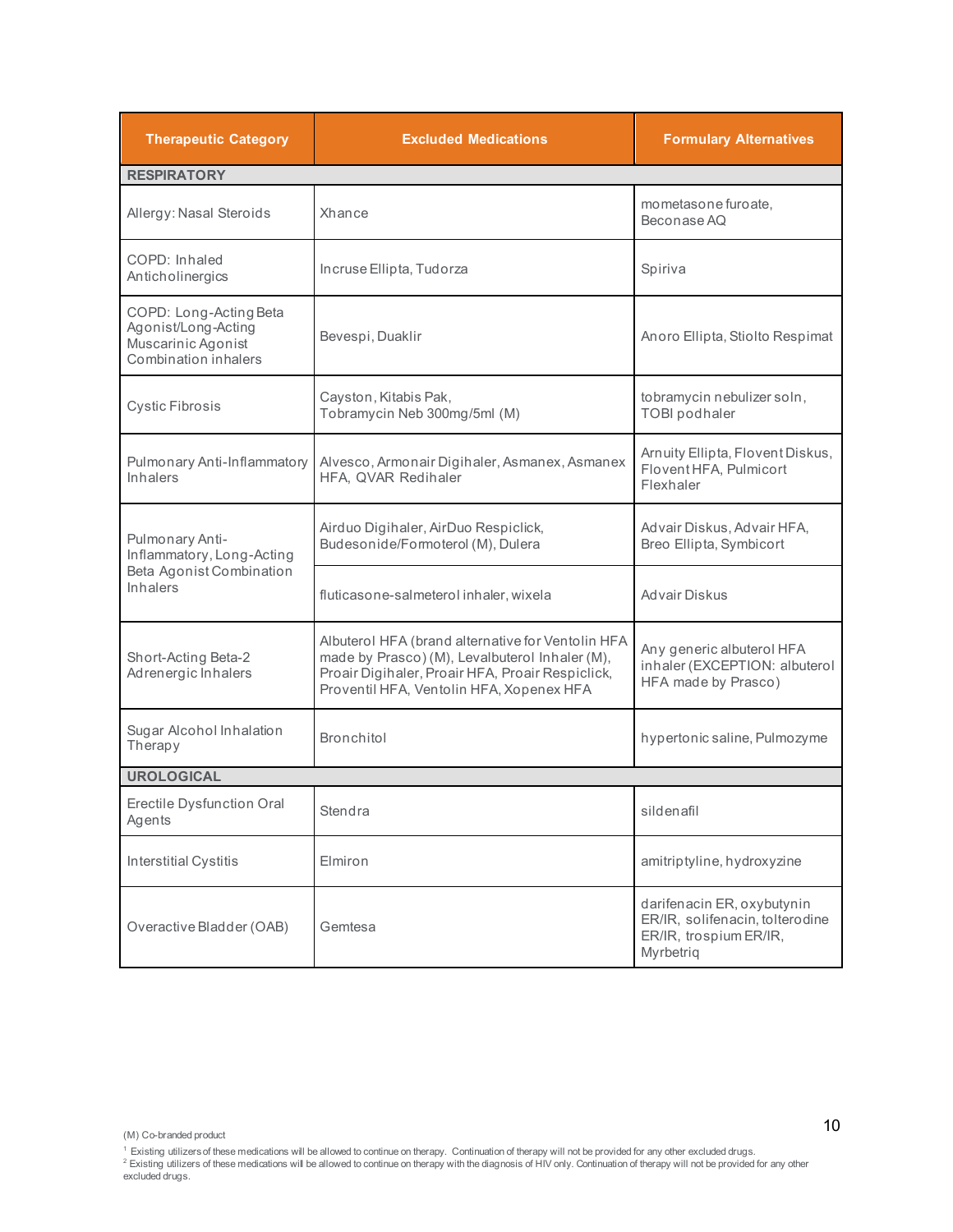## **Excluded brand-name medications with generic equivalents**

The brand-name medications below are excluded on the formulary. These brand-name medications have been identified as having available generic equivalents covered at Tier 1 on the formulary. Speak with your pharmacist to have your excluded brand-name medication substituted with its generic equivalent.

A generic medication contains the same active ingredient(s) as a brand-name medication. An active ingredient is what makes the medication work. For example, Lipitor® and its generic both contain atorvastatin, which reduces the amount of bad cholesterol in the blood. Brand-name medications are often protected by a patent. When the patent ends, drug companies can apply to the U.S. Food and Drug Administration (FDA) to begin making generic versions of the medication.

| Abilify               |
|-----------------------|
|                       |
| Absorica              |
| Acanya                |
| Aciphex tablet        |
| Acticlate             |
| Aczone 5%             |
| Adcirca               |
| Adderall              |
| Adipex-P              |
| Afinitor 2.5,5,7.5mg  |
|                       |
| Alphagan P 0.15%      |
| Altace                |
| Ambien                |
| Ambien CR             |
| Amrix                 |
| Androgel              |
| Arimidex              |
| Arthrotec             |
|                       |
| Asacol HD             |
| Atacand               |
| Ativan                |
| Atripla               |
| Avapro                |
| Avodart               |
| Azopt                 |
| Azor                  |
| Baraclude             |
| Benicar               |
|                       |
| <b>Benicar HCT</b>    |
| Benzaclin             |
| Benzamycin            |
| Bepreve               |
| Bethkis               |
| Beyaz                 |
| <b>Brisdelle</b>      |
| <b>Butrans</b>        |
| <b>Bystolic</b>       |
| Canasa                |
| Carafate              |
|                       |
| Carbatrol             |
| Cardizem LA           |
| 180,240,300,          |
| 360, 420mg            |
| Carnitor solution,    |
| tablet                |
| Catapres-TTS patch    |
| Celebrex              |
| Celexa                |
| Cialis                |
|                       |
| Ciprodex              |
| Clarinex 5mg tab      |
| Cleocin vaginal cream |
| Climara patch         |
| Clobex                |
| Cloderm               |

Colestid Concerta Coreg Coreg CR Cortef Cosopt solution Cosopt PF solution Cozaar Crestor Cuprimine **Cymbalta** Cytomel Delestrogen injection 20mg/ml, 40mg/ml Delzicol Depakote Depakote ER Depakote sprinkle cap Depo-testosterone injection Desonate gel Differin cream, gel Dilantin cap 100mg Dilantin chewable Dilantin suspension Dilaudid Diovan Diovan HCT Doryx tab 50, 200mg Duragesic Dyazide Effexor XR Elidel Epiduo gel EpiPen Jr 0.15mg **Estrace** Evekeo Exforge Exforge HCT Fioricet Fioricet w/ codeine Firazyr Flomax Focalin Focalin XR Fortesta Generess FE chewable Gleevec Glumetza Golytely solution Halog cream **Hyzaar** Imitrex Inderal LA

Intuniv Kenalog spray Kenalog-40 Injection Keppra Keppra XR Klonopin K-tab Kuvan Lamictal chewable Lamictal starter kit Lamictal ODT Lamictal tab Lamictal XR Lasix Latisse Lescol XL Letairis Lexapro Lidoderm Lipitor Loestrin 21 Loestrin FE Lotemax suspension Lotrel Lovaza Lunesta Lyrica Lyrica CR Maxalt Maxalt-MLT Metrogel **Micardis** Micardis HCT Minastrin Mobic Moviprep MS Contin Nalfon Nasonex Natroba Neurontin Nexium capsule Niaspan ER Nitrostat Norvasc Nulytely Nuvigil Onfi Oracea Paxil tab Paxil CR Percocet Plaquenil Plavix Pred Forte

Prevacid Prinivil Pristiq Prometrium Propecia Protonix tab Provigil Prozac Pulmicort inhalation suspension Qudexy XR Questran Questran Light Ranexa Relafen Relpax Remodulin injection Renagel Restoril Retin-A Retin-A micro gel 0.04%, 0.1% Risperdal solution, tablet Ritalin Ritalin LA Roxicodone Sabril Safyral Sandostatin injection Saphris Seasonique Sensipar Seroquel Seroquel XR Silvadene Singulair Skelaxin Solodyn Soma Strattera Suboxone Synthroid Taclonex ointment Tamiflu Targadox **Targretin** Tazorac cream 0.1% Tecfidera Tegretol Tegretol-XR Tenormin Testim gel Tikosyn

Timoptic Timoptic Ocudose 0.5% Timoptic-XE TOBI nebulizer solution Tobradex suspension Topamax Topamax sprinkle cap Topicort spray Toprol XL Tracleer 62.5,125mg Travatan-Z Treximet Tribenzor **Tricor Trileptal** Truvada<sup>2</sup> Uceris tab **Ultracet** Ultram Vagifem Valium Valtrex Vanadom Vectical Vesicare tab Viagra Vigamox Vimovo Vivelle-Dot Volgelxo Vytorin Welchol Wellbutrin SR Wellbutrin XL Xalatan Xanax Xanax XR Yasmin 28 Yaz Zanaflex Zegerid Zestril Zetia Ziana Zocor Zoloft Zomig tab Zomig ZMT Zonegran Zovirax Zyclara cream 3.75% Zyprexa Zytiga

(M) Co-branded product